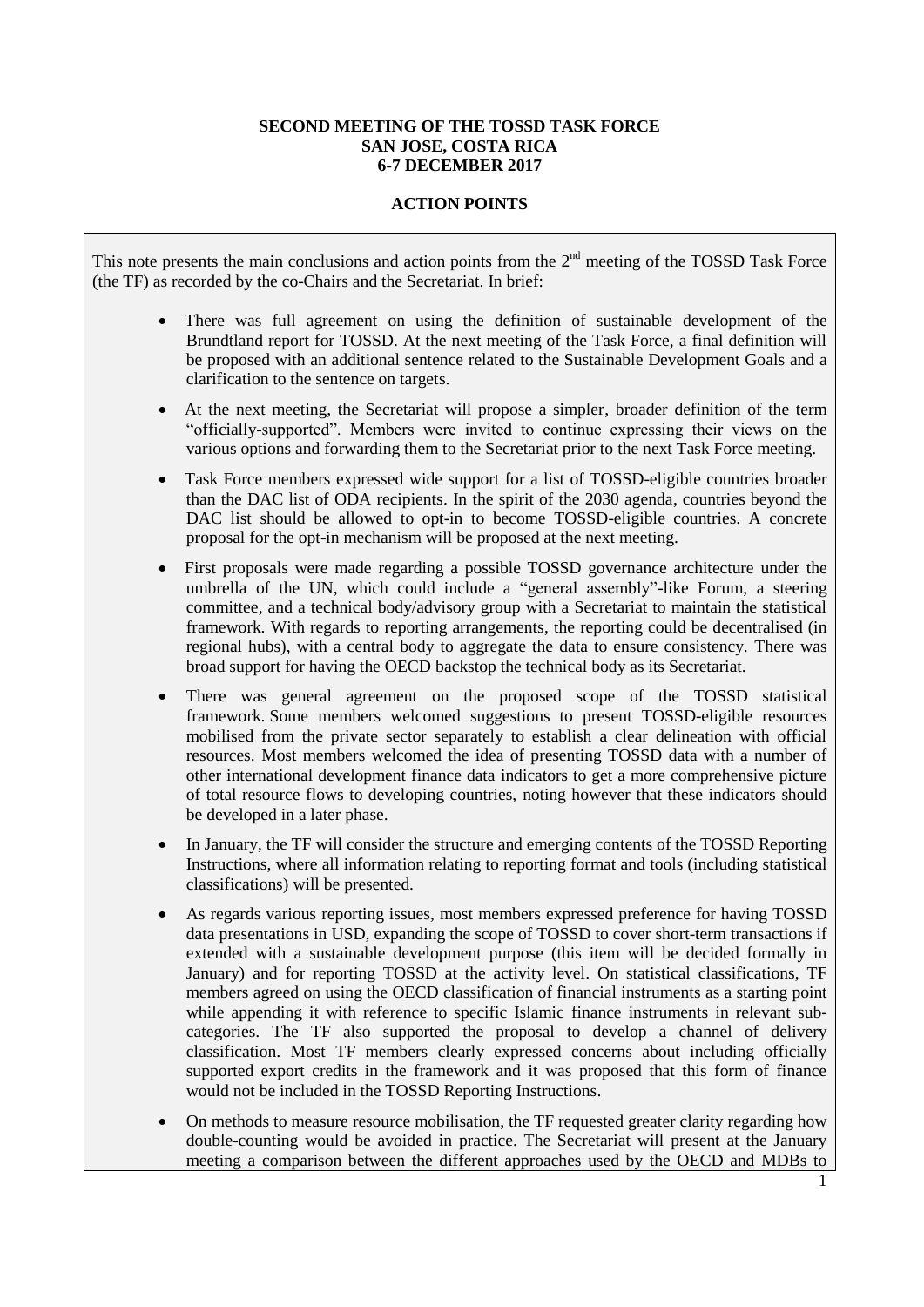attribute private finance mobilised and will make a recommendation for moving forward on this point.

- Most TF members agreed with the proposed definition of multilateral agencies and that a concrete list of TOSSD-relevant multilateral institutions should be established, using the DAC list as a starting point, with the opportunity for others to opt-in. No minimum budget threshold should be established for the inclusion of these institutions in the list. Clarifications and clear reporting directives should be provided to identify when a project channelled through a multilateral organisation should be classified as a bilateral or multilateral transaction.
- With regard to TOSSD compliance with internationally agreed standards and disciplines, the Task Force agreed that TOSSD should comply with international statistical standards to ensure data quality. Moreover, a statement will be inserted in the preamble to the forthcoming TOSSD Reporting Instructions indicating that countries and institutions reporting TOSSD data will be expected to have complied, in the course of developing the projects and programmes they report data on, with all relevant international economic, social and environmental standards they have endorsed. It was further agreed that, at a later stage, a separate exercise could be carried out to better understand the compliance of countries and organisations with various international standards.
- The Task Force discussed concerns expressed by civil society organisations (CSOs) in the paper sent by them ahead of the meeting. On the risk that TOSSD might undermine ODA, further efforts are needed to differentiate the two measures. The TF clarified that the TOSSD measure will be presented in gross terms, considered of great utility to partner countries for development planning purposes since it would reveal the full scope and nature of external resources available for SDG investment purposes. The net measure can be calculated through the collection of reflows as part of the TOSSD reporting exercise. On CSO outreach options, the principle of having a consultation with CSOs was deemed important and options were proposed, including a dedicated consultation in the course of 2018. Other fora (e.g. FfD Forum, World Data Forum in October, etc.) were also considered as good opportunities to reach out to CSOs.
- On the issue of technical co-operation, there was general agreement that when international experts are contracted externally and internationally, the price of the contract in the international currency should be the one recorded in TOSSD. It was agreed that some wording will be proposed on the definition of external and international hiring, based on balance of payments principles. Some members highlighted the importance of having technical co-operation within the scope of the cross-border pillar in order to ensure broad international acceptance of TOSSD, especially from Southern providers. There was no agreement on how in-kind technical co-operation should be measured. Some members favoured the inclusion of qualitative indicators to capture the added value and impact of inkind technical co-operation while others cautioned that capturing impact might be outside the scope of a statistical measure. The Secretariat will look at case studies to illustrate the challenges and difficulties (technical and political) that some emerging providers have experienced in measuring the cost of technical co-operation and capturing its value-added.
- The revised TOSSD Task Force Terms of Reference were adopted with two minor modifications.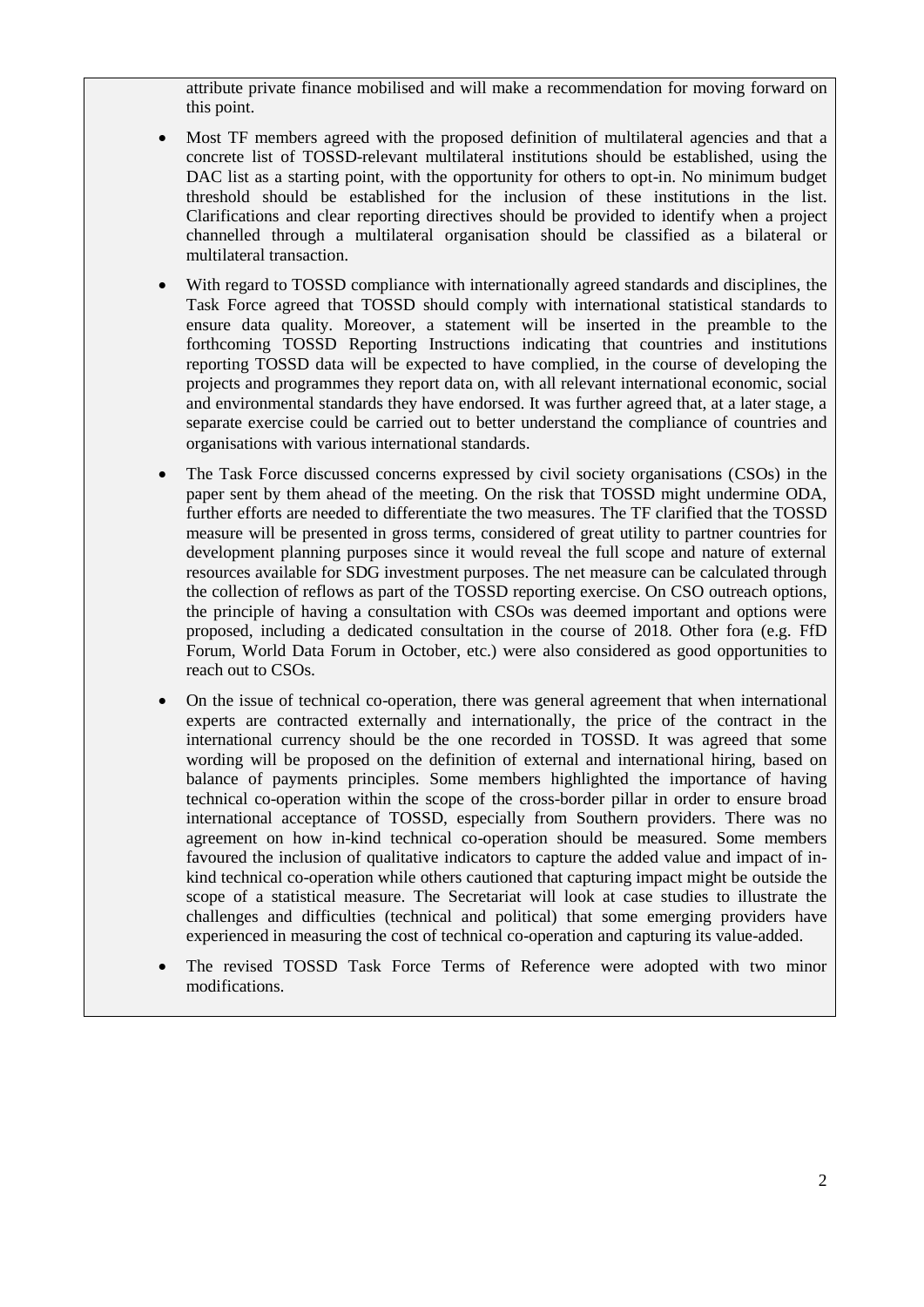| 1. | Item 1. Welcome, introductory remarks and adoption of the agenda                                                                                                                                                                                                                                                |
|----|-----------------------------------------------------------------------------------------------------------------------------------------------------------------------------------------------------------------------------------------------------------------------------------------------------------------|
|    | After welcoming remarks by the Costa Rican government and co-Chairs of the Task Force<br>(TF), the agenda for the meeting was approved.                                                                                                                                                                         |
| 2. | Item 2. Overview of previous Task Force discussions, interim analytical work and current<br>meeting topics                                                                                                                                                                                                      |
|    | Co-Chairs, the Secretariat and TF members welcomed the new members that joined the Task<br>Force including Nigeria, Tunisia and the IADB.                                                                                                                                                                       |
|    | A presentation was made by the Secretariat to allow all Task Force members to be fully<br>٠<br>apprised with regard to previous discussions held in July during the $1st TF$ meeting.                                                                                                                           |
| 3. | Item 3. Stock-take and further considerations regarding the definition of TOSSD                                                                                                                                                                                                                                 |
|    | "Sustainable Development"                                                                                                                                                                                                                                                                                       |
|    | There was full agreement on using the "sustainable development" definition set out in the<br>$\bullet$<br>Brundtland report as highlighted in the issues paper prepared for this item.                                                                                                                          |
|    | There was wide agreement that a framework for sustainable development will still be in place<br>٠<br>after 2030, so there was no specific concern about continuity in time series; nevertheless, this<br>issue will need to be reconsidered and taken into account when the SDG framework concludes<br>in 2030. |
|    | It was clarified that while SDG indicators may change in the coming years the SDG targets<br>$\bullet$<br>will not change since they were agreed by the UN General Assembly (UNGA).                                                                                                                             |
|    | There was support to have the SDG targets as a basis for an operational definition of TOSSD<br>٠<br>while also referring to the Goals themselves.                                                                                                                                                               |
|    | One TF member indicated that the phrase "if it directly contributes to a specific SDG target"<br>$\bullet$<br>could be reviewed: an activity could contribute to several SDGs, and accordingly there may<br>be a need to slightly modify this text.                                                             |
|    | It was clarified that the term "directly contributes to" could be verified ex-post when<br>projects are screened.                                                                                                                                                                                               |
|    | There will be a need to discuss how to deal with projects that may not be linked to an SDG<br>target, but still clearly contribute to sustainable development.                                                                                                                                                  |
|    | The CSO position on this issue presented during the meeting was not retained as it focused on<br>poverty reduction, which was considered as only one of the 17 Goals and could therefore<br>suggest a reduction in the scope of the TOSSD framework.                                                            |
|    | At the next meeting of the Task Force, a final definition will be proposed by the Secretariat<br>٠<br>with an additional sentence related to the Goals and a clarification to the sentence on targets.                                                                                                          |
|    | "Officially supported"                                                                                                                                                                                                                                                                                          |
|    | Most TF members supported a broad approach to the definition of "officially-supported"<br>resource flows, recognising that government control or influence goes beyond the notion of<br>capital and that providers are best placed to know which companies they have control or<br>significant influence over.  |
|    | One TF member was reluctant to accept the definition and preferred the DAC CRS Reporting<br>٠<br>Directives definition (control of more than half of voting powers).                                                                                                                                            |
|    |                                                                                                                                                                                                                                                                                                                 |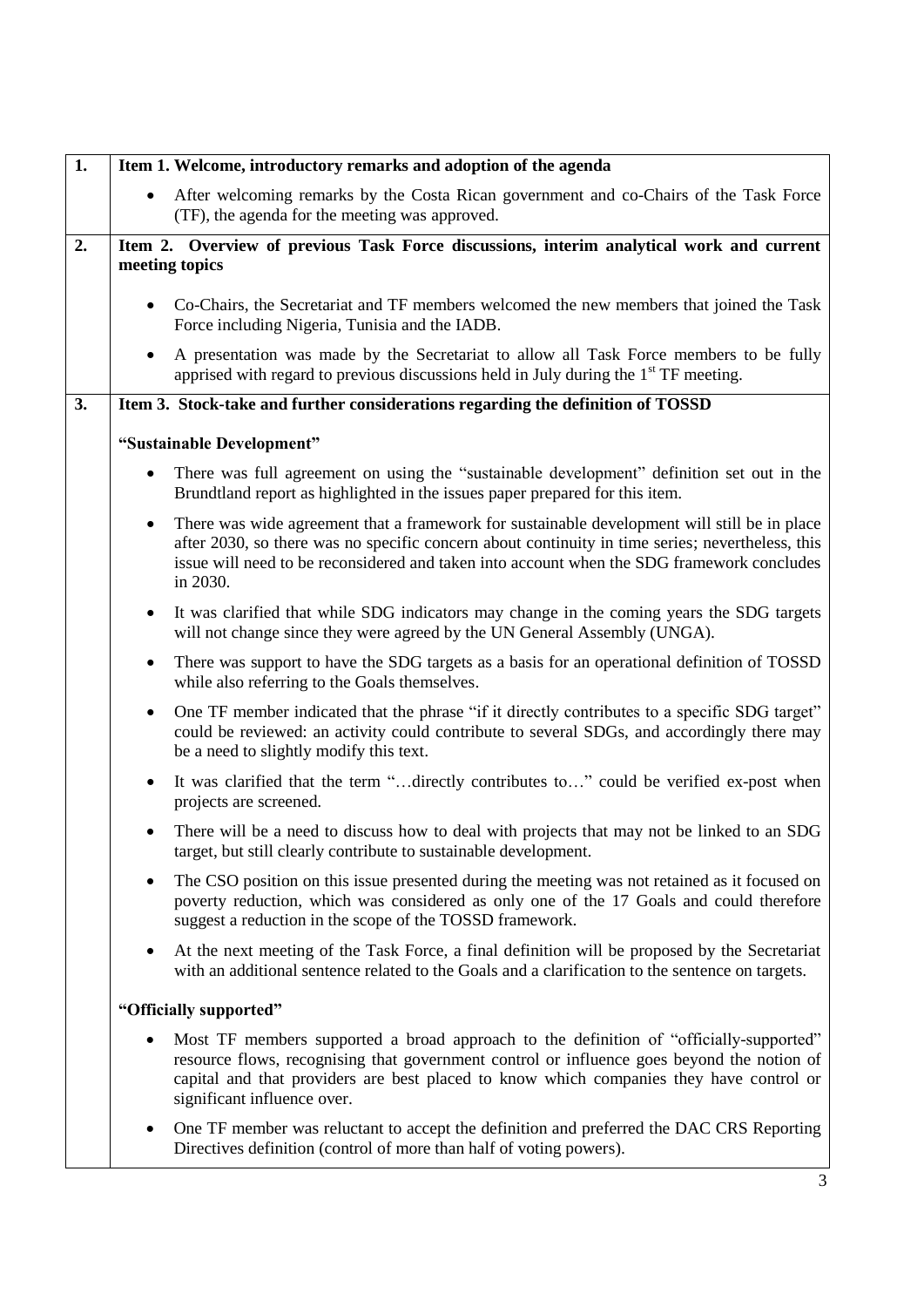| $\bullet$ | One TF member felt that the TOSSD approach for measuring mobilisation should be<br>consistent with the MDB approach for measuring mobilisation.                                                                                                                                                                                                                                                                                                                                                                                |
|-----------|--------------------------------------------------------------------------------------------------------------------------------------------------------------------------------------------------------------------------------------------------------------------------------------------------------------------------------------------------------------------------------------------------------------------------------------------------------------------------------------------------------------------------------|
| $\bullet$ | In order to ensure the accuracy of measuring TOSSD flows, it would be important to first<br>collect data based on the best option for defining "officially supported", learn from these data<br>and then modify or adjust the definition based on the evidence.                                                                                                                                                                                                                                                                |
| $\bullet$ | At the next meeting, the Secretariat will propose a simpler, broader definition of the term<br>"officially-supported". Members were invited to continue expressing their views on the<br>various options until the January meeting.                                                                                                                                                                                                                                                                                            |
|           | "Developing countries"                                                                                                                                                                                                                                                                                                                                                                                                                                                                                                         |
|           | TF members expressed wide support for establishing a list of TOSSD-eligible countries that is<br>broader than the DAC list of ODA recipients. Since the TOSSD agenda is broader than the<br>ODA agenda, it needs to include all countries that are ODA-eligible. In the spirit of the 2030<br>agenda, countries beyond the ODA list should have the opportunity to opt-in.                                                                                                                                                     |
| $\bullet$ | The emerging consensus among Task Force members was therefore to go for a mix of the<br>proposed options where the DAC list of ODA recipients would be the starting point for<br>establishing a list of TOSSD-eligible countries, with the opportunity for countries wishing to<br>do so to opt-in to the list. TF members requested that a concrete proposal for the opt-in<br>mechanism be proposed for the next meeting. In any case, opt-in requests should be made by<br>the recipient country, not the provider country. |
|           | Lunch : A first discussion on who will report, and how TOSSD reporting might be carried out                                                                                                                                                                                                                                                                                                                                                                                                                                    |
| plenary.  | TF members discussed the issues paper in four groups in brainstorming mode, reporting back to the                                                                                                                                                                                                                                                                                                                                                                                                                              |
|           | The TOSSD governance architecture could include:                                                                                                                                                                                                                                                                                                                                                                                                                                                                               |
|           | A "general assembly"-like Forum to overview the work, within the UN architecture. An<br>option would be a similar structure as the UN high-level political forum (UN HLPF), the<br>Global Partnership for Sustainable Development Data or the Global Partnership for Effective<br>Development Cooperation (GPEDC). Another potential UN body to host this Forum could be<br>the UN Statistical Commission. In any case, the UN and developing countries should have a<br>very strong role in the TOSSD institutional set up.   |
| $\bullet$ | A steering committee or governing body: its composition could be similar to the TOSSD Task<br>Force with a limited number of members representing all stakeholder groups.                                                                                                                                                                                                                                                                                                                                                      |
| $\bullet$ | A technical body/advisory group with a Secretariat: to maintain the statistical framework.<br>Given the wide experience of the OECD in managing statistical standards, this technical body<br>could operate in collaboration with the OECD Secretariat, who could manage operational<br>aspects of the TOSSD statistical standard.                                                                                                                                                                                             |
|           | With regards to reporting arrangements:                                                                                                                                                                                                                                                                                                                                                                                                                                                                                        |
| $\bullet$ | The data would be sourced from development co-operation providers, with developing<br>countries complementing the dataset on a voluntary basis and in line with their capacities.<br>Technical capacity building should be provided for developing countries willing to set up their<br>own systems to report and analyse TOSSD data.                                                                                                                                                                                          |
| $\bullet$ | The reporting could be decentralised (in regional hubs), with a specific centralised body<br>compiling and aggregating the data from the different data collection hubs to ensure<br>consistency.                                                                                                                                                                                                                                                                                                                              |
|           | Most participants suggested that the OECD would be best positioned to coordinate                                                                                                                                                                                                                                                                                                                                                                                                                                               |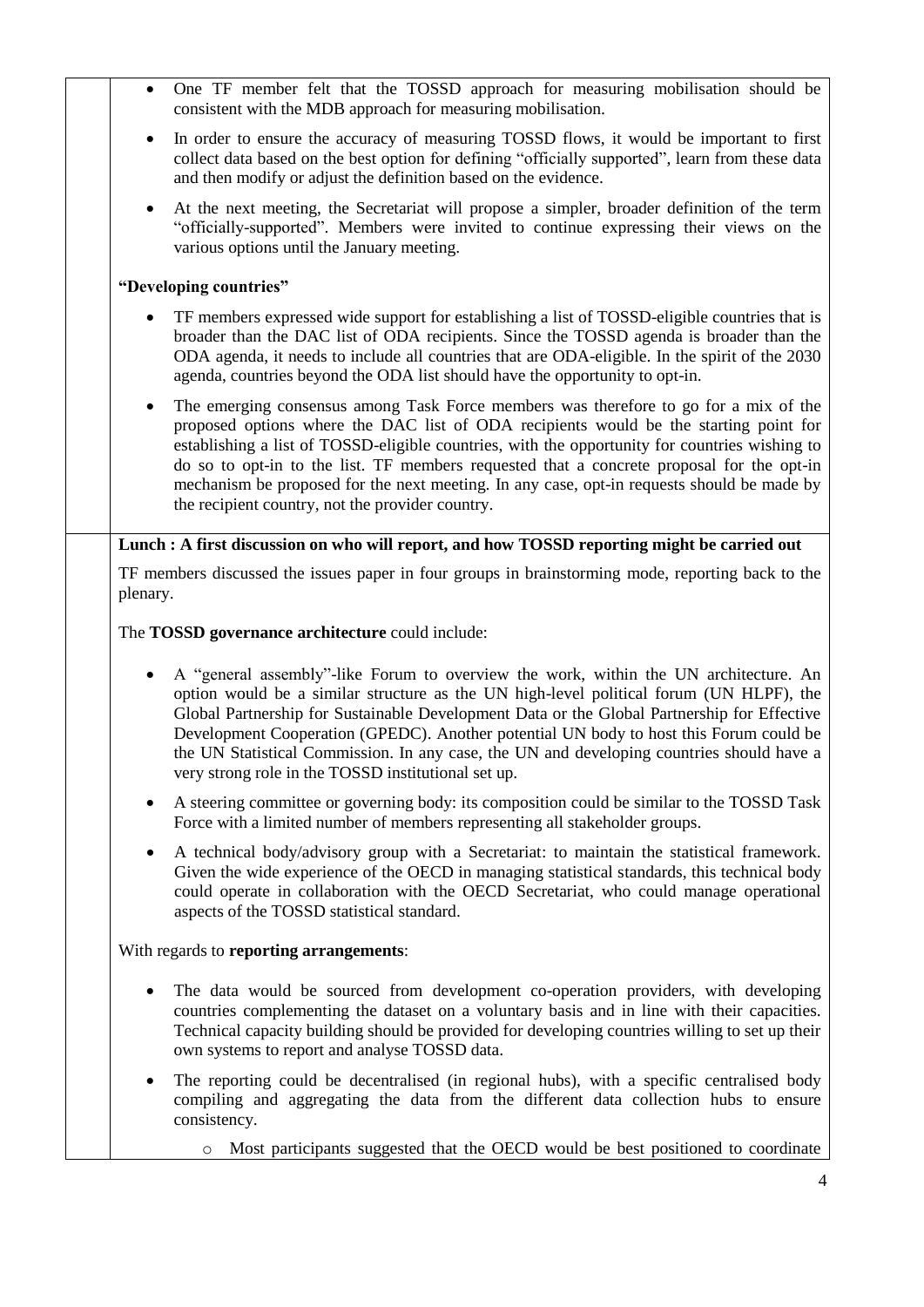|    | TOSSD data collection and aggregate the data. It would be important that reporting<br>criteria are clear, and that data are reviewed and analysed to ensure that they are in<br>line with agreed principles.                                                                                                                                                                                                                                                                                                                                                                                                                                                                                                                                                                                                            |
|----|-------------------------------------------------------------------------------------------------------------------------------------------------------------------------------------------------------------------------------------------------------------------------------------------------------------------------------------------------------------------------------------------------------------------------------------------------------------------------------------------------------------------------------------------------------------------------------------------------------------------------------------------------------------------------------------------------------------------------------------------------------------------------------------------------------------------------|
|    | Potential regional data hubs could include: UN regional commissions, regional<br>$\circ$<br>development banks, multilateral organisations (for Africa, the Economic Affairs<br>Department of the African Union was also proposed as an option). A combination of<br>these various institutions could also be envisaged.                                                                                                                                                                                                                                                                                                                                                                                                                                                                                                 |
| 4. | Item 4. How will TOSSD reporting be done in practice?                                                                                                                                                                                                                                                                                                                                                                                                                                                                                                                                                                                                                                                                                                                                                                   |
|    | <b>TOSSD</b> scope:                                                                                                                                                                                                                                                                                                                                                                                                                                                                                                                                                                                                                                                                                                                                                                                                     |
|    | Scope of TOSSD pillar 1: there was a general agreement on the scope of the proposed<br>TOSSD framework (A+B+C in Figure 1 of the issues paper for this item). Some members<br>welcomed the suggestions to present the resources mobilised from the private sector<br>separately to establish a clear demarcation from official resources.                                                                                                                                                                                                                                                                                                                                                                                                                                                                               |
|    | <b>Satellite indicators:</b> most members welcomed the idea of presenting TOSSD with a<br>$\bullet$<br>number of other indicators to get a more comprehensive picture of total resource flows to<br>developing countries. However, it was suggested that these indicators are complementary<br>and should be developed in a later phase.                                                                                                                                                                                                                                                                                                                                                                                                                                                                                |
|    | <b>Reporting method and format:</b>                                                                                                                                                                                                                                                                                                                                                                                                                                                                                                                                                                                                                                                                                                                                                                                     |
|    | <b>Currency:</b> most members expressed their preference for having the statistical presentation of<br>$\bullet$<br>TOSSD data in USD, while reporting would be done in the currency of the transaction.                                                                                                                                                                                                                                                                                                                                                                                                                                                                                                                                                                                                                |
|    | <b>Maturity:</b> some TF members would like to expand the scope to include some specific short-<br>$\bullet$<br>term transactions if they have been extended with a sustainable development purpose. It was<br>agreed that some eligibility criteria for short-term activities will be developed in the TOSSD<br>Reporting Instructions for the January meeting.                                                                                                                                                                                                                                                                                                                                                                                                                                                        |
|    | <b>Reporting format and codes:</b> the TF generally agreed that reporting on TOSSD activities<br>$\bullet$<br>should be done at the activity level, using a proven reporting format such as the one used by<br>OECD-DAC. TF Members also suggested looking at the ISO codes for countries, at the<br>feasibility of implementing a unique TOSSD identifier number for large projects involving<br>several providers (e.g. project finance) and at machine-readable data formats.                                                                                                                                                                                                                                                                                                                                        |
|    | Taxonomy, financial intermediation and export credits                                                                                                                                                                                                                                                                                                                                                                                                                                                                                                                                                                                                                                                                                                                                                                   |
|    | <b>Taxonomy &amp; financial intermediation:</b> TF members generally agreed that the OECD<br>٠<br>classification of financial instruments was a good starting point. They also welcomed<br>clarifications regarding how Islamic finance was currently captured, and supported the<br>Secretariat's proposal to make reference to specific Islamic financial instruments in each sub-<br>category (e.g. debt instruments, equity). They also supported the proposal to develop a<br>classification of channels of delivery, in particular to capture financial intermediation entities.<br>It was agreed that the taxonomy will be included in the forthcoming TOSSD Reporting<br>Instructions text. A proposal for a classification of channels of delivery- at least the structure<br>- will be developed for January. |
|    | <b>Export credits:</b> Most of the TF members clearly expressed concerns about including<br>$\bullet$<br>officially supported export credits in the framework, especially given the sensitivities around<br>associating export credits with development finance expressed by the OECD Export Credit<br>Community. It was proposed that this form of finance would not be included in TOSSD<br>reporting.                                                                                                                                                                                                                                                                                                                                                                                                                |
|    | 5                                                                                                                                                                                                                                                                                                                                                                                                                                                                                                                                                                                                                                                                                                                                                                                                                       |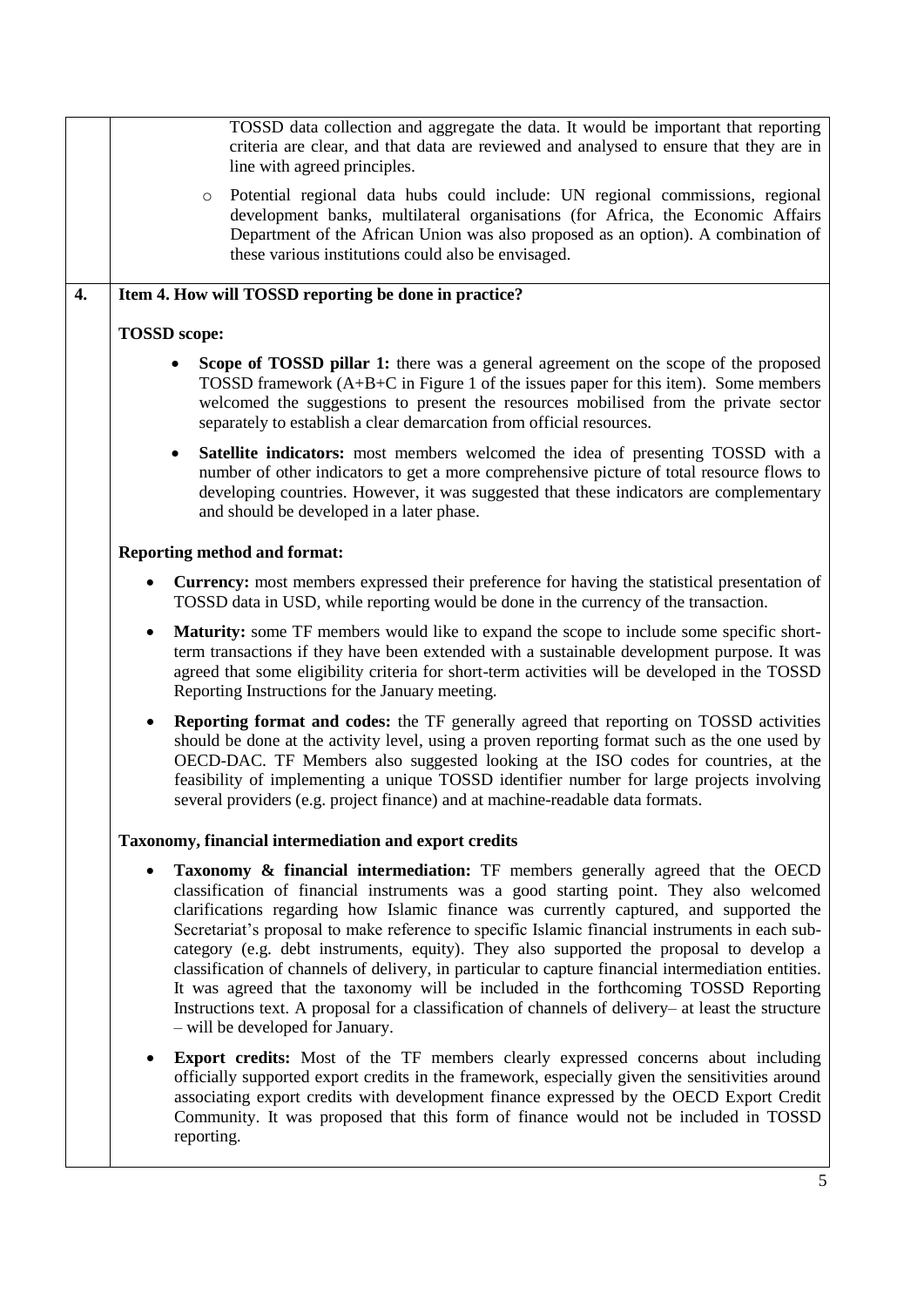|    | Methods to measure resource mobilisation                                                                                                                                                                                                                                                                                                                                                                                                                                                                                                                                                                                                                                                   |
|----|--------------------------------------------------------------------------------------------------------------------------------------------------------------------------------------------------------------------------------------------------------------------------------------------------------------------------------------------------------------------------------------------------------------------------------------------------------------------------------------------------------------------------------------------------------------------------------------------------------------------------------------------------------------------------------------------|
|    | The TF requested greater clarity on how double-counting could be avoided in practice. Some<br>$\bullet$<br>TF members suggested looking at OECD-DAC methods and exploring ways to reconcile the<br>different approaches used by different institutions (MDBs, OECD). The Secretariat explained<br>that this also implies looking at attribution methods, which are necessary to avoid double-<br>counting but which may or may not be reflected in data presentations.                                                                                                                                                                                                                     |
|    | One member also suggested looking at how the measurement of mobilisation complies with<br>٠<br>balance of payments principles. The Secretariat will present at the January meeting, using<br>concrete examples, a comparison between the different approaches used by the OECD and<br>MDBs to attribute private finance mobilised and will make recommendation to move forward.<br>It will also refer to balance of payments principles.                                                                                                                                                                                                                                                   |
|    | At the January meeting, the TF will discuss the structure and outline the contents of the<br>TOSSD Reporting Instructions where all issues relating to reporting format and tools<br>(including classifications) will be presented.                                                                                                                                                                                                                                                                                                                                                                                                                                                        |
|    | The TF will need to also discuss criteria for including some short-term operations in the<br>TOSSD framework and assess different attribution methods for measuring mobilisation in<br>order to decide on the most appropriate approach for TOSSD purposes.                                                                                                                                                                                                                                                                                                                                                                                                                                |
| 5. | Item 5. The statistical treatment of multilateral flows in TOSSD                                                                                                                                                                                                                                                                                                                                                                                                                                                                                                                                                                                                                           |
|    | Most TF members agreed with the proposed definition of multilateral agencies for the<br>purposes of TOSSD. It was also agreed that for practical reporting purposes, a list of TOSSD-<br>reporting multilateral institutions was needed, and that it should be updated regularly.                                                                                                                                                                                                                                                                                                                                                                                                          |
|    | Most TF members agreed that no minimum budget threshold should be set for including<br>٠<br>multilateral institutions on the list. Some members proposed that a voluntary system be put in<br>place, but compliance with the agreed TOSSD definition would still be necessary. Moreover,<br>it was agreed that the "list of ODA eligible international organisations" could be a starting<br>point but that it would need to be complemented with relevant organisations, including<br>regional ones.                                                                                                                                                                                      |
|    | In relation to the distinction between bilateral and multilateral interventions, TF members<br>asked for clarifications and clear directives on when a project channelled through a<br>multilateral organisation should be considered as bilateral, and when it should be considered<br>as multilateral.                                                                                                                                                                                                                                                                                                                                                                                   |
|    | The issue of attribution of multilateral flows to providers was discussed, since it might be<br>important for some DAC providers. It was noted that this aspect could be taken up by the<br>DAC Working Party on Development Finance Statistics (WP-STAT).                                                                                                                                                                                                                                                                                                                                                                                                                                 |
|    | It was agreed that the Secretariat would propose some wording for clarifying the distinction<br>between bilateral and multilateral flows when interventions are channelled through<br>multilateral institutions. Moreover, a consultation would be conducted among key multilateral<br>agencies to test the feasibility of the proposed treatment of multilateral flows in the context of<br>TOSSD.                                                                                                                                                                                                                                                                                        |
| 6. | Item 6. Possible approaches for associating international standards and disciplines with the<br><b>TOSSD</b> statistical system                                                                                                                                                                                                                                                                                                                                                                                                                                                                                                                                                            |
|    | While members appreciated the paper on international standards and disciplines, most of them<br>$\bullet$<br>also acknowledged the multitude of international standards that exist and challenges for the<br>TOSSD statistical system to verify compliance with those standards. Also, it would not be<br>possible to agree on a unique set of standards since different countries have signed up to<br>different standards. Moreover, the purpose of TOSSD is to identify and report on resource<br>flows for sustainable development and only over time would be possible for the international<br>community to understand what works and what does not work in implementing sustainable |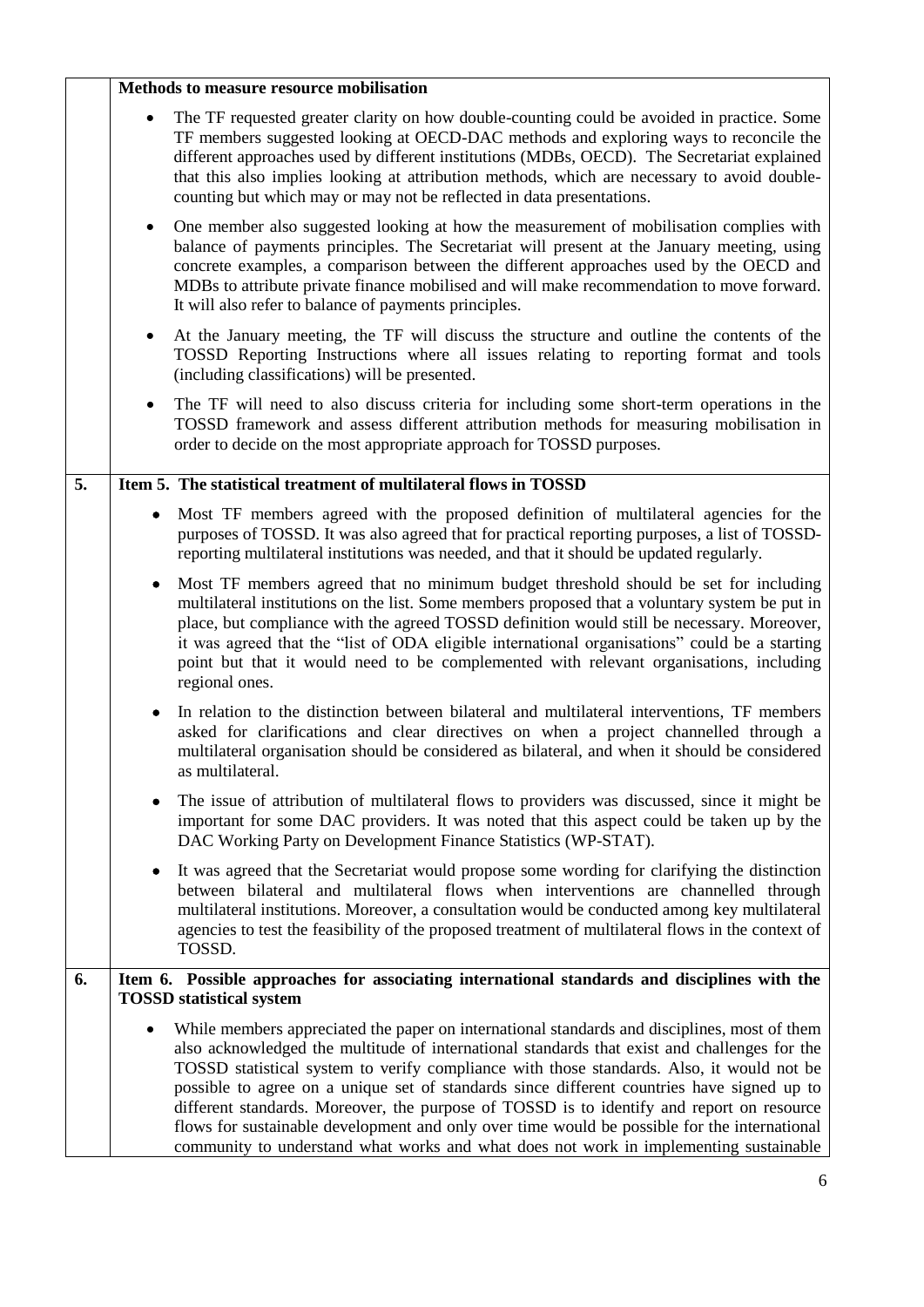|    |           | development activities. Focusing on standards at this stage risks losing sight of the real<br>purpose of TOSSD.                                                                                                                                                                                                                                                                                                                                                                                                                                                                                                                                                                                                                    |
|----|-----------|------------------------------------------------------------------------------------------------------------------------------------------------------------------------------------------------------------------------------------------------------------------------------------------------------------------------------------------------------------------------------------------------------------------------------------------------------------------------------------------------------------------------------------------------------------------------------------------------------------------------------------------------------------------------------------------------------------------------------------|
|    |           | Some TF members thought the "do not harm" approach of some international standards would<br>not be enough and that it was important to ensure maximising impact, alignment with<br>principles and good quality of investments for achieving the SDGs.                                                                                                                                                                                                                                                                                                                                                                                                                                                                              |
|    | $\bullet$ | Some TF members highlighted that while TOSSD could not verify compliance with standards<br>(and expressed their own challenges to report on such standards with current information<br>systems), there are some principles and paradigms that are important for a statistical<br>framework. Examples of statistical standards are the UN fundamental principles for statistics,<br>issues on data exchange and open data standards. There was broad agreement that TOSSD as<br>a statistical framework should comply with internationally agreed statistical standards.                                                                                                                                                            |
|    | $\bullet$ | It was further highlighted that other stakeholders such as CSOs could verify whether TOSSD-<br>eligible activities comply with international standards by looking at TOSSD activity-level<br>reporting. Accordingly, TOSSD could help the international development community to<br>strengthen accountability and transparency with regard to these agreements.                                                                                                                                                                                                                                                                                                                                                                    |
|    |           | It was agreed that in order to be responsive to CSO concerns, a statement or aspirational<br>paragraph could be added to the TOSSD Reporting Instructions to express that it is expected<br>that the countries and institutions reporting on TOSSD will comply with the standards they<br>have signed up to.                                                                                                                                                                                                                                                                                                                                                                                                                       |
|    |           | It was further agreed that, at a later stage, once data are compiled with new organisations<br>bringing in new standards and ways of working, a separate exercise could be carried out to<br>better understand the compliance of countries and institutional activities with international<br>standards.                                                                                                                                                                                                                                                                                                                                                                                                                           |
|    |           |                                                                                                                                                                                                                                                                                                                                                                                                                                                                                                                                                                                                                                                                                                                                    |
| 7. |           | Item 7. Brainstorming session on how to accommodate civil society and other constituencies'<br>concerns in the TOSSD framework                                                                                                                                                                                                                                                                                                                                                                                                                                                                                                                                                                                                     |
|    | $\bullet$ | A paper from CSOs received ahead of the meeting was shared with TF members in hard copy<br>and placed on the TF web page. All issues highlighted in the paper were discussed during the<br>$2nd$ Task Force meeting, in two ways: i) for CSO concerns that were directly linked to one of<br>the sessions of the agenda, these issues and the relevant CSO positions were presented to TF<br>members and discussed; ii) for issues that were not directly linked to an item of the agenda,<br>they were discussed under this item 7 as part of the work in subgroups. Questions on the<br>"project identifier" initially planned for discussion in the TF meeting were postponed for<br>consideration by the TF at future meeting. |
|    | ٠         | TF conclusions regarding the main areas of concerns from CSOs dealt within this agenda<br>item were:                                                                                                                                                                                                                                                                                                                                                                                                                                                                                                                                                                                                                               |
|    |           | o On the risk that TOSSD might undermine ODA, further efforts are needed to<br>differentiate the two measures and to continue building the case for TOSSD. TF<br>members stressed the important contribution of TOSSD in providing additional<br>transparency regarding officially supported resource flows. On the issue of having<br>TOSSD as a gross or net measure, it was clarified that the information in gross terms –<br>by providing information on the scope and nature of the totality of incoming SDG-<br>relevant resources – will be most helpful for recipient country planning purposes, and<br>that the net measure can be calculated by collecting data on reflows.                                             |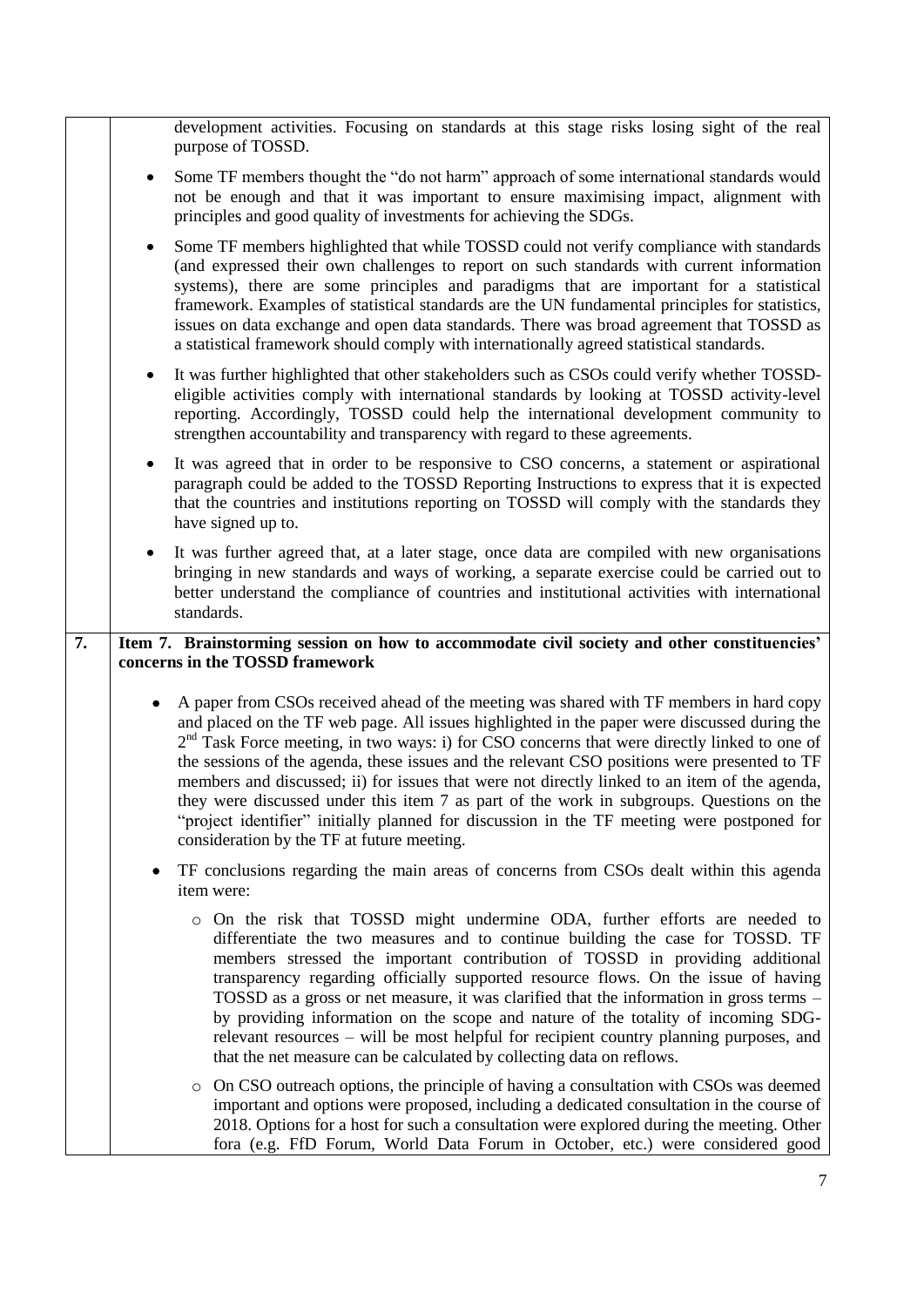|    | opportunities to reach out to CSOs. Some TF members were of the view that internet<br>consultations have value as they are cost-effective. Others felt that dedicated event<br>consultations were more effective.                                                                                                                                                                                                                                                                                                                                                                                |
|----|--------------------------------------------------------------------------------------------------------------------------------------------------------------------------------------------------------------------------------------------------------------------------------------------------------------------------------------------------------------------------------------------------------------------------------------------------------------------------------------------------------------------------------------------------------------------------------------------------|
|    | • TF members insisted that CSOs need to feel they have been heard on the subject. Some<br>TF members indicated an intention to talk to their national CSOs about the conclusions<br>of the TF when they returned home to their countries.                                                                                                                                                                                                                                                                                                                                                        |
|    | Lunch: An informal discussion about how to strategically engage with the UN Statistical<br>Commission (UNSC) between December 2017 and March 2018 and on the possible format of<br>discussions with UNSC members during the UNSC's next session (6-9 March 2018).                                                                                                                                                                                                                                                                                                                                |
|    | The TF members discussed the topic in four groups in brainstorming mode, reporting back to the<br>plenary.                                                                                                                                                                                                                                                                                                                                                                                                                                                                                       |
|    | For the March 2018 meeting:                                                                                                                                                                                                                                                                                                                                                                                                                                                                                                                                                                      |
|    | • A letter could be sent to the UNSC to request a slot for a statement and a side-event at<br>the March 2018 UNSC meeting and for TOSSD to be placed on the agenda of the<br>UNSC of the 2019 meeting.                                                                                                                                                                                                                                                                                                                                                                                           |
|    | The side event could include a presentation by a TF member and a panel with chief<br>$\circ$<br>statisticians and representatives from different stakeholder groups (providers,<br>developing countries, MDBs, UN, CSOs). The side-event would ideally take place on<br>the $2nd$ day of the UNSC around noon and it would be good to offer lunch. Several<br>groups should be invited to be part of the audience including the Inter Agency Expert<br>Group on the SDGs (IAEG-SDGs), CSOs, private sector and member states.                                                                    |
|    | In addition, TOSSD could be further promoted through the Committee for Coordination<br>$\circ$<br>of Statistical Activities $(CCSA)^{1}$ . The committee is asked to provide regular reports on<br>its activities at the UNSC. The next meeting of the CCSA takes place the day before the<br>UNSC meeting in March and could provide an opportunity for the Committee to<br>develop a recommendation on TOSSD for presentation at the UNSC. The<br>recommendation could invite the UN, in conjunction with the OECD and the Task<br>Force, to pursue further work to develop the TOSSD measure. |
|    | For the March 2019 meeting:                                                                                                                                                                                                                                                                                                                                                                                                                                                                                                                                                                      |
|    | The TOSSD Task Force will aim to obtain a dedicated item on the agenda of the UNSC<br>meeting in 2019. The TF could alternatively engage with the Inter-Agency Expert Group<br>on the SDGs (IAEG-SDGs) to have this Group present the final Reporting Instructions<br>to the UNSC.                                                                                                                                                                                                                                                                                                               |
|    | Having an agreement at the 2019 UNSC meeting would allow proposing TOSSD for<br>endorsement by ECOSOC in 2019.                                                                                                                                                                                                                                                                                                                                                                                                                                                                                   |
| 8. | Item 8. Options for measuring technical co-operation                                                                                                                                                                                                                                                                                                                                                                                                                                                                                                                                             |
|    | There was general agreement that when international experts are contracted externally and<br>internationally, the price of the contract in the international currency be recorded in the<br>TOSSD statistical system. It was agreed that some wording will be proposed on the definition<br>of external and international hiring, inspired by balance of payment's principles.                                                                                                                                                                                                                   |
|    | A few members questioned whether in-kind technical co-operation should be part of the cross-<br>border flows pillar since it is not a financial flow. Others argued that as a resource flow it falls<br>within the scope of the cross-border flow pillar. Moreover, some members highlighted that<br>having TC within the scope of the cross-border pillar would be essential in order to ensure                                                                                                                                                                                                 |

<sup>1</sup> [https://unstats.un.org/unsd/accsub-public/workpartner\\_ccsa.htm](https://unstats.un.org/unsd/accsub-public/workpartner_ccsa.htm)